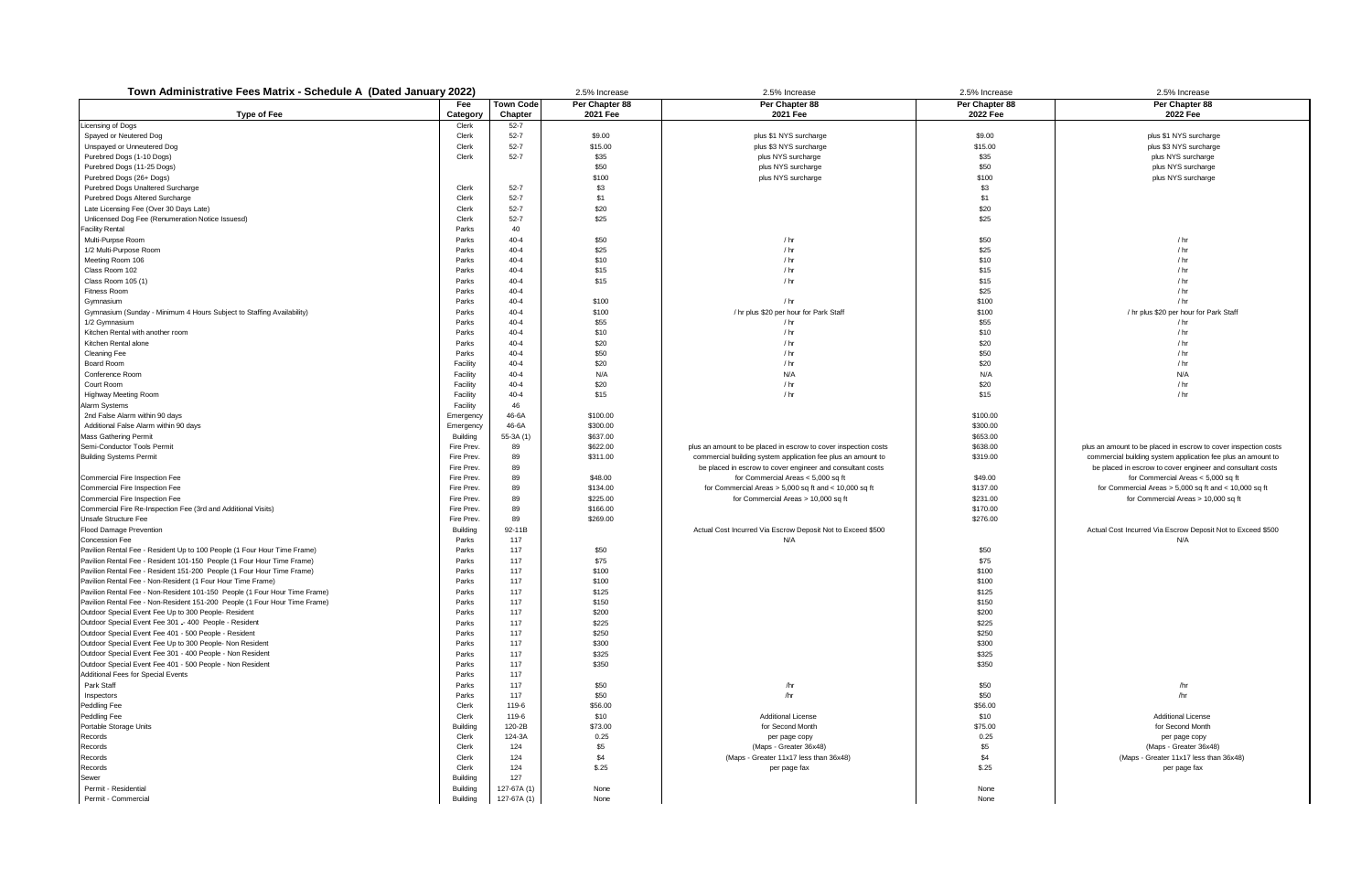| Connection                                                                          | <b>Building</b> | 127-67A (2) | \$1,343                         | per lateral                                                                     | \$1,377                         | per lateral                                                                     |
|-------------------------------------------------------------------------------------|-----------------|-------------|---------------------------------|---------------------------------------------------------------------------------|---------------------------------|---------------------------------------------------------------------------------|
| New Development                                                                     | Building        | 127-73      | <b>Mitigation Fees</b>          |                                                                                 | <b>Mitigation Fees</b>          |                                                                                 |
|                                                                                     |                 |             | As Required                     |                                                                                 | As Required                     |                                                                                 |
| Stormwater Management Inspection - Town                                             | <b>Building</b> | 136-9       | \$86                            | /hr                                                                             | \$88                            | /hr                                                                             |
| Stormwater Management Inspection - Consultants                                      | <b>Building</b> | 136-9       | <b>Prevailing Rates</b>         |                                                                                 | <b>Prevailing Rates</b>         |                                                                                 |
| Stormwater Managament Maintenance - Town/Contracted                                 | <b>Building</b> | 136-9       | <b>Prevailing Rates</b>         |                                                                                 | <b>Prevailing Rates</b>         |                                                                                 |
| Soil Disturbance                                                                    | <b>Building</b> | 136-9       | \$201.00                        | first 3 acres                                                                   | \$206.00                        | first 3 acres                                                                   |
| Subdivision of Land                                                                 | Planning        | 143         | \$66                            | each additional acre or portion thereof                                         | \$68                            | each additional acre or portion thereof                                         |
| Preliminary Public Hearing for Subdivision and Neighbor Notification                | Planning        | 143-2B (2c) | Included in Application Fee     |                                                                                 | Included in Application Fee     |                                                                                 |
| Final Public Hearing for Subdivision                                                | Planning        | 143-2B (3f) | Included in Application Fee     |                                                                                 | Included in Application Fee     |                                                                                 |
| Single Lot Line Adjustment (simple, residential)                                    | Planning        | 143-3C (3a) | \$220.00                        |                                                                                 | \$225.00                        |                                                                                 |
| Single Lot Line Adjustment (simple, residential)                                    | Planning        | 143-3C (3a) | \$66                            | each additional lot                                                             | \$68                            | each additional lot                                                             |
| Single Lot Line Adjustment (complex, residential)                                   | Planning        | 143-3C (3a) | \$378.00                        |                                                                                 | \$387.00                        |                                                                                 |
| Single Lot Line Adjustment (complex, residential)                                   | Planning        | 143-3C (3a) | \$66                            | each additional lot                                                             | \$68                            | each additional lot                                                             |
| Single Lot Line Adjustment (commercial)                                             | Planning        | 143-3C (3a) | \$538.00                        |                                                                                 | \$551.00                        |                                                                                 |
| Single Lot Line Adjustment (commercial)                                             | Planning        | 143-3C (3a) | \$66                            | each additional lot                                                             | \$68                            | each additional lot                                                             |
| <b>Preapplication Conference</b>                                                    | Planning        | 143-4D      | No Charge                       |                                                                                 | No Charge                       |                                                                                 |
| Preliminary Major Subdivision Submission (5 Lots)                                   | Planning        | 143-5A (5a) | \$671.00                        |                                                                                 | \$688.00                        |                                                                                 |
| Preliminary Major Subdivision Submission (each additional lot)                      | Planning        | 143-5A (5b) | \$88.00                         | each additional lot                                                             | \$90.00                         | each additional lot                                                             |
| Preliminary Minor Subdivision Submission                                            | Planning        | 143-5B (4a) | \$220.00                        |                                                                                 | \$225.00                        |                                                                                 |
| Preliminary Minor Subdivision Submission                                            | Planning        | 143-5B (4a) | \$88.00                         | each additional lot                                                             | \$90.00                         | each additional lot                                                             |
| Final Major Subdivision Submission (5 lots)                                         | Planning        | 143-6A (6a) | \$655.00                        |                                                                                 | \$671.00                        |                                                                                 |
| Final Major Subdivision Submission (each additional lot)                            | Planning        | 143-6A (6b) | \$88.00                         | each additional lot                                                             | \$90.00                         | each additional lot                                                             |
| Final Minor Subdivision Submission                                                  | Planning        | 143-6B (4a) | \$220.00                        |                                                                                 | \$225.00                        |                                                                                 |
| Final Minor Subdivision Submission                                                  | Planning        | 143-6B (4b) | \$88.00                         | each additional lot                                                             | \$90.00                         | each additional lot                                                             |
| Residentail Recreation Mitigation Fee (per new residential dwelling unit)           | Planning        | 143-8C      | \$1,063.00                      |                                                                                 | \$1,090.00                      |                                                                                 |
| Engineering and Consulting Fees (Town Personel and Contractual) (escrowed)          | Planning        | 143-8E      | <b>Prevailing Rates</b>         |                                                                                 | <b>Prevailing Rates</b>         |                                                                                 |
| <b>Telecommunication Towers</b>                                                     | Planning        | 151         |                                 |                                                                                 |                                 |                                                                                 |
| New Telecommunication Tower                                                         | Planning        | 151-5A      | \$1,343.00                      |                                                                                 | \$1,377.00                      |                                                                                 |
| Collocation on Existing Tower or Completely Camouflaged                             | Planning        | 151-5B      | \$135.00                        |                                                                                 | \$138.00                        |                                                                                 |
| Engineering and Consulting Fees (escrowed)                                          | Planning        | 151-5C      | <b>Prevailing Rates</b>         |                                                                                 | <b>Prevailing Rates</b>         |                                                                                 |
| Zoning                                                                              | Planning        | 167         |                                 |                                                                                 |                                 |                                                                                 |
| New Site Plans/Project Plans:                                                       | Planning        | 167-49A (1) |                                 |                                                                                 |                                 |                                                                                 |
| 1. Minimum Charge, plus other charges below:                                        | Planning        | 167-49A (1) | \$134.00                        |                                                                                 | \$137.00                        |                                                                                 |
| 2. Less than 10 acres disturbed                                                     | Planning        | 167-49A (1) | $+$ \$670                       | per disturbed acre                                                              | $+$ \$687                       | per disturbed acre                                                              |
|                                                                                     | Planning        | 167-49A (1) | \$6,700.00                      |                                                                                 | \$6,867.00                      |                                                                                 |
| 3. 10 acres or more disturbed                                                       | Planning        | 167-49A (1) | plus \$402                      | / disturbed acre for each disturbed acre over 10                                | plus \$412                      | / disturbed acre for each disturbed acre over 10                                |
| 4. Final approval extension                                                         | Planning        | 167-49A (1) | \$66.00                         |                                                                                 | \$68.00                         |                                                                                 |
| 5. Engineering and Consulting Fees (escrowed)                                       | Planning        | 167-49A (1) | <b>Prevailing Rates</b>         |                                                                                 | <b>Prevailing Rates</b>         |                                                                                 |
| Site Plan/Project Plans Amendment                                                   | Planning        | 167-49A (1) |                                 |                                                                                 |                                 |                                                                                 |
| 1. Building Addition Under 299 GFA                                                  | Planning        | 167-49A (1) | \$201.00                        |                                                                                 | \$206.00                        |                                                                                 |
| 2. Building Addition 300 to 999 GFA                                                 | Planning        | 167-49A (1) | \$335.00                        |                                                                                 | \$343.00                        |                                                                                 |
| 3. Building Addition 1000 to 9999 GFA                                               | Planning        | 167-49A (1) | \$670.00                        |                                                                                 | \$687.00                        |                                                                                 |
| 4. Building addition over 10,000 GFA                                                | Planning        | 167-49A (1) | \$134.00                        | plus the following additional fees:                                             | \$137.00                        | plus the following additional fees:                                             |
| a. If site is under 10 acres disturbed                                              | Planning        | 167-49A (1) | $+$ \$670                       | per disturbed acre                                                              | $+$ \$687                       | per disturbed acre                                                              |
| b. If site is over 10 acres disturbed                                               | Planning        | 167-49A (1) | \$6,700.00                      | additional fee                                                                  | \$6,867.00                      | additional fee                                                                  |
|                                                                                     | Planning        | 167-49A (1) | $+$ \$402                       | per acre disturbed over 10                                                      | $+$ \$412                       | per acre disturbed over 10                                                      |
| 5. Engineering and Consulting Fees (escrowed)                                       | Planning        | 167-49A (1) | <b>Prevailing Rates</b>         |                                                                                 | <b>Prevailing Rates</b>         |                                                                                 |
| Site/Plan Alteration (Utilities, Parking, Stormwater)                               | Planning        | 167-49A (1) | \$134.00                        | plus the following additional fees:                                             | \$137.00                        | plus the following additional fees:                                             |
| a. If site is under 10 acres disturbed                                              | Planning        | 167-49A (1) | $+$ \$670                       | per disturbed acre                                                              | \$687.00                        | per disturbed acre                                                              |
| b. If site is over 10 acres disturbed                                               | Planning        | 167-49A (1) | \$6,700.00                      | additional fee                                                                  | \$6,867.00                      | additional fee                                                                  |
|                                                                                     | Planning        | 167-49A (1) | $+$ \$402                       | per disturbed acre over 10                                                      | $+$ \$412                       | per disturbed acre over 10                                                      |
| 1. Engineering and Consulting Fees (escrowed)                                       | Planning        | 167-49A (1) | <b>Prevailing Rates</b>         |                                                                                 | <b>Prevailing Rates</b>         |                                                                                 |
| Site Plan/Project Plan Amendment (ie,. Architectural, signage, lighting, aesthetic) | Planning        | 167-49A (1) | 10.25%                          | of the original site plan fees charged                                          | 10.25%                          | of the original site plan fees charged                                          |
| 1. Engineering, and Consulting Fees (escrowed)                                      | Planning        | 167-49A (1) | <b>Prevailing Rates</b>         |                                                                                 | <b>Prevailing Rates</b>         |                                                                                 |
| <b>Preapplication Conference</b>                                                    | Planning        | 167-49A (1) | No Charge                       |                                                                                 | No Charge                       |                                                                                 |
| Change in tenancy or use to approved site plan                                      | Planning        | 167-49A (1) | \$201.00                        |                                                                                 | \$206.00                        |                                                                                 |
| <b>Planned Development Districts</b>                                                | Planning        | 167-49A (2) |                                 |                                                                                 |                                 |                                                                                 |
| Residential                                                                         | Planning        | 167-49A (2) | \$341.00                        |                                                                                 | \$350.00                        |                                                                                 |
|                                                                                     | Planning        | 167-49A (2) | $+ $176$                        | per lot plus an amount to be placed in escrow to cover engineering costs        | $+ $180$                        | per lot plus an amount to be placed in escrow to cover engineering costs        |
|                                                                                     |                 |             |                                 | and advertising costs. Residential recreation mitigation fees in the amount     |                                 | and advertising costs. Residential recreation mitigation fees in the amount     |
|                                                                                     |                 |             |                                 | of \$1,063 per dwelling unit with 1/2 due at time of building permit issuance   |                                 | of \$1,090 per dwelling unit with 1/2 due at time of building permit issuance   |
|                                                                                     |                 |             |                                 | and balance at certificate of occupancy.                                        |                                 | and balance at certificate of occupancy.                                        |
| Commercial                                                                          | Planning        | 167-49A (2) | \$376.00                        |                                                                                 | \$385.00                        |                                                                                 |
|                                                                                     |                 |             |                                 | per square foot of building area plus an amount to be placed in escrow to cover |                                 | per square foot of building area plus an amount to be placed in escrow to cover |
|                                                                                     | Planning        | 167-49A (2) | $+$ \$.15                       | engineering costs and advertising costs. Said fee shall not exceed \$68,388.    | $+$ \$.15                       | engineering costs and advertising costs. Said fee shall not exceed \$70,098     |
|                                                                                     |                 |             |                                 |                                                                                 |                                 |                                                                                 |
|                                                                                     |                 |             |                                 |                                                                                 |                                 |                                                                                 |
| Mixed Use                                                                           | Planning        | 167-49A (2) | Refer to Residential/Commercial |                                                                                 | Refer to Residential/Commercial |                                                                                 |
|                                                                                     |                 |             |                                 |                                                                                 |                                 |                                                                                 |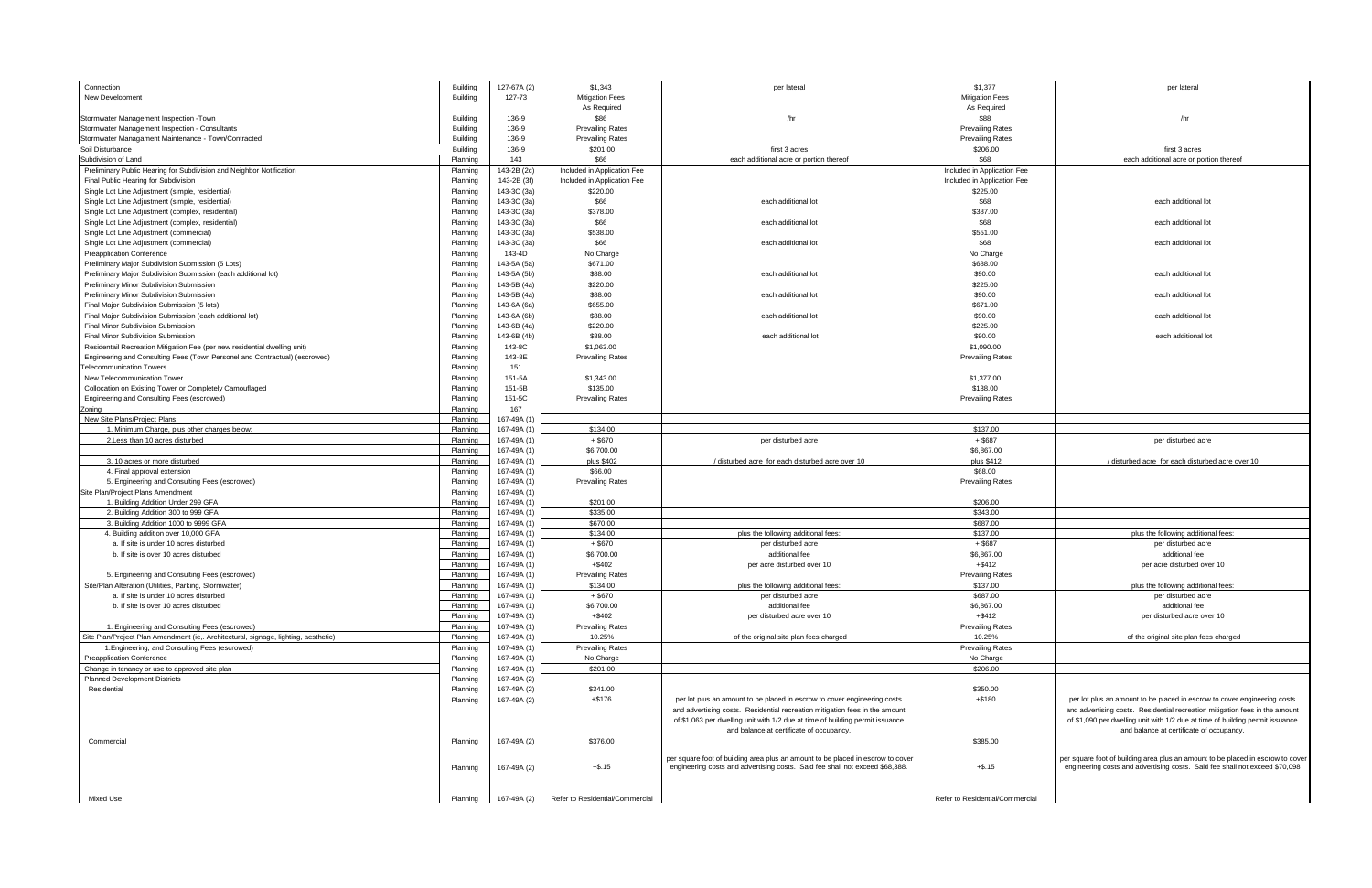| <b>Residential Amendment</b>                                                                           | Planning<br>Planning        | 167-49A (2)<br>167-49A (2) | \$340.00<br>$+ $175$                          | per lot plus an amount to be placed in escrow to cover engineering costs and<br>advertising costs. Residential recreation mitigation fees in the amount of<br>\$1,063.00 per dwelling unit with 1/2 due at time of building permit issuance and<br>balance at certificate of occupancy. The per lot fees set forth shall not be paid<br>with respect to lots which have been fully developed pursuant to the existing<br>PDD legislation and for which no change is sought as a result of the application<br>for amendment. | \$348.00<br>$+ $179$                          | per lot plus an amount to be placed in escrow to cover engineering costs and<br>advertising costs. Residential recreation mitigation fees in the amount of<br>\$1,090.00 per dwelling unit with 1/2 due at time of building permit issuance and<br>balance at certificate of occupancy. The per lot fees set forth shall not be paid<br>with respect to lots which have been fully developed pursuant to the existing<br>PDD legislation and for which no change is sought as a result of the application<br>for amendment. |
|--------------------------------------------------------------------------------------------------------|-----------------------------|----------------------------|-----------------------------------------------|-----------------------------------------------------------------------------------------------------------------------------------------------------------------------------------------------------------------------------------------------------------------------------------------------------------------------------------------------------------------------------------------------------------------------------------------------------------------------------------------------------------------------------|-----------------------------------------------|-----------------------------------------------------------------------------------------------------------------------------------------------------------------------------------------------------------------------------------------------------------------------------------------------------------------------------------------------------------------------------------------------------------------------------------------------------------------------------------------------------------------------------|
| <b>Commercial Amendment</b>                                                                            | Planning<br>Planning        | 167-49A (2)<br>167-49A (2) | \$376.00<br>$+.15$                            | per square foot of building area plus an amount to be placed in escrow to cover<br>engineering costs and advertising costs. Said fee shall not exceed \$68,388.<br>The per square foot fees set forth shall not be paid with respect to the square<br>footage which have been fully developed pursuant to the existing PDD legislation<br>and for which no change is sought as a result of the application for amendment.                                                                                                   | \$385.00<br>$+.15$                            | per square foot of building area plus an amount to be placed in escrow to cover<br>engineering costs and advertising costs. Said fee shall not exceed \$70,098.<br>The per square foot fees set forth shall not be paid with respect to the square<br>footage which have been fully developed pursuant to the existing PDD legislation<br>and for which no change is sought as a result of the application for amendment                                                                                                    |
|                                                                                                        |                             |                            |                                               |                                                                                                                                                                                                                                                                                                                                                                                                                                                                                                                             |                                               | Refer to Residential/Commercial                                                                                                                                                                                                                                                                                                                                                                                                                                                                                             |
| Mixed Use Amendment<br>Residential Recreation Mitigation Fee (2)                                       | Planning<br>Planning        | 167-49A (2)<br>167-49A (2) | Refer to Residential/Commercial<br>\$1,063.00 | Refer to Residential/Commercial<br>per dwelling unit                                                                                                                                                                                                                                                                                                                                                                                                                                                                        | Refer to Residential/Commercial<br>\$1,090.00 | per dwelling unit                                                                                                                                                                                                                                                                                                                                                                                                                                                                                                           |
| Engineering, Consulting and Advertising Costs (escrowed)                                               | Planning                    | 167-49A (2)                | <b>Prevailing Rates</b>                       | <b>Prevailing Rates</b>                                                                                                                                                                                                                                                                                                                                                                                                                                                                                                     | <b>Prevailing Rates</b>                       | <b>Prevailing Rates</b>                                                                                                                                                                                                                                                                                                                                                                                                                                                                                                     |
| Townwide Mitigation Fees (Pre- 2017)                                                                   | <b>SEQR</b>                 | <b>GEIS</b>                |                                               |                                                                                                                                                                                                                                                                                                                                                                                                                                                                                                                             |                                               |                                                                                                                                                                                                                                                                                                                                                                                                                                                                                                                             |
| <b>GEIS Mitigation Fee</b>                                                                             | <b>SEQR</b>                 | <b>GEIS</b>                | \$95.00                                       | per trip                                                                                                                                                                                                                                                                                                                                                                                                                                                                                                                    | \$97.00                                       | per trip                                                                                                                                                                                                                                                                                                                                                                                                                                                                                                                    |
| Open Space Mitigation Fee                                                                              | <b>SEQR</b>                 | <b>GEIS</b>                | \$1,216                                       | per acre                                                                                                                                                                                                                                                                                                                                                                                                                                                                                                                    | \$1,246                                       | per acre                                                                                                                                                                                                                                                                                                                                                                                                                                                                                                                    |
| <b>Traffic Mitigation Fee</b>                                                                          | <b>SEQR</b>                 | <b>GEIS</b>                | \$1,899                                       | per trip                                                                                                                                                                                                                                                                                                                                                                                                                                                                                                                    | \$1,946                                       | per trip                                                                                                                                                                                                                                                                                                                                                                                                                                                                                                                    |
| Residential Recreation Mitigation Fee (2)                                                              | <b>SEQR</b>                 | <b>GEIS</b>                | \$1,525                                       | per dwelling unit                                                                                                                                                                                                                                                                                                                                                                                                                                                                                                           | \$1,563                                       | per dwelling unit                                                                                                                                                                                                                                                                                                                                                                                                                                                                                                           |
| Townwide Mitigation Fees (2017 and After)                                                              | <b>SEQR</b>                 | <b>GEIS</b>                |                                               |                                                                                                                                                                                                                                                                                                                                                                                                                                                                                                                             |                                               |                                                                                                                                                                                                                                                                                                                                                                                                                                                                                                                             |
| <b>GEIS Mitigation Fee</b>                                                                             | <b>SEQR</b>                 | <b>GEIS</b>                | \$166.00                                      | per trip                                                                                                                                                                                                                                                                                                                                                                                                                                                                                                                    | \$170.00                                      | per trip                                                                                                                                                                                                                                                                                                                                                                                                                                                                                                                    |
| Open Space Mitigation Fee                                                                              | <b>SEQR</b>                 | <b>GEIS</b>                | \$1,236                                       | per acre                                                                                                                                                                                                                                                                                                                                                                                                                                                                                                                    | \$1,267                                       | per acre                                                                                                                                                                                                                                                                                                                                                                                                                                                                                                                    |
| <b>Traffic Mitigation Fee</b>                                                                          | <b>SEQR</b>                 | <b>GEIS</b>                | Determined In Consultation with CD            | As Determined In Consultation with CDTC                                                                                                                                                                                                                                                                                                                                                                                                                                                                                     | As Determined In Consultation with CDTC       | As Determined In Consultation with CDTC                                                                                                                                                                                                                                                                                                                                                                                                                                                                                     |
| Residential Recreation Mitigation Fee (2)                                                              | <b>SEQR</b>                 | <b>GEIS</b>                | \$1,063                                       | per dwelling unit                                                                                                                                                                                                                                                                                                                                                                                                                                                                                                           | \$1,090                                       | per dwelling unit                                                                                                                                                                                                                                                                                                                                                                                                                                                                                                           |
| Permanent Sign Permit                                                                                  | <b>Building</b>             | 167-49A (3)                | \$66.00                                       | (highest of) \$66min or \$3.00/sf (Per Side)                                                                                                                                                                                                                                                                                                                                                                                                                                                                                | \$68.00                                       | (highest of) \$68min or \$3.00/sf (Per Side)                                                                                                                                                                                                                                                                                                                                                                                                                                                                                |
| Building Permits and Certificates of Occupancy                                                         | Building                    | 167-49A (4)                |                                               |                                                                                                                                                                                                                                                                                                                                                                                                                                                                                                                             |                                               |                                                                                                                                                                                                                                                                                                                                                                                                                                                                                                                             |
| Commercial and Industrial<br><b>Residential Building Permit</b>                                        | <b>Building</b><br>Building | 167-49A (4)<br>167-49A (4) | \$258<br>\$131.00                             | Min \$258 or \$.55 sq ft Maximum \$250,000<br>Min \$131 or \$.41 sq ft                                                                                                                                                                                                                                                                                                                                                                                                                                                      | \$264<br>\$134.00                             | Min \$264 or \$.56 sq ft Maximum \$256,000<br>Min \$134 or \$.42 sq ft                                                                                                                                                                                                                                                                                                                                                                                                                                                      |
| Commercial and Industrial - Unfinished Basement/Porches                                                | Building                    | 167-49A (4)                | \$0.19                                        | sq ft                                                                                                                                                                                                                                                                                                                                                                                                                                                                                                                       | \$0.20                                        | sa ft                                                                                                                                                                                                                                                                                                                                                                                                                                                                                                                       |
| Residential Building Permit - Unfinished Basements/Porches                                             | <b>Building</b>             | 167-49A (4)                | \$0.14                                        | sq ft                                                                                                                                                                                                                                                                                                                                                                                                                                                                                                                       | \$0.15                                        | sq ft                                                                                                                                                                                                                                                                                                                                                                                                                                                                                                                       |
| Manuafactured House Permit                                                                             | <b>Building</b>             | 167-49A (4)                | \$201.00                                      |                                                                                                                                                                                                                                                                                                                                                                                                                                                                                                                             | \$206.00                                      |                                                                                                                                                                                                                                                                                                                                                                                                                                                                                                                             |
| <b>Commercial Renovations</b>                                                                          | <b>Building</b>             | 167-49A (4)                | \$311.00                                      | commercial renovation application fee                                                                                                                                                                                                                                                                                                                                                                                                                                                                                       | \$319.00                                      | commercial renovation application fee                                                                                                                                                                                                                                                                                                                                                                                                                                                                                       |
|                                                                                                        |                             |                            | <b>Plus \$.29</b>                             | per square foot of the work area being renovated                                                                                                                                                                                                                                                                                                                                                                                                                                                                            | <b>Plus \$.30</b>                             | per square foot of the work area being renovated                                                                                                                                                                                                                                                                                                                                                                                                                                                                            |
|                                                                                                        | Fire Prev.                  | 89                         |                                               | plus any applicable building system application fees.                                                                                                                                                                                                                                                                                                                                                                                                                                                                       |                                               | plus any applicable building system application fees.                                                                                                                                                                                                                                                                                                                                                                                                                                                                       |
|                                                                                                        |                             |                            |                                               | building system application fees.                                                                                                                                                                                                                                                                                                                                                                                                                                                                                           |                                               | building system application fees.                                                                                                                                                                                                                                                                                                                                                                                                                                                                                           |
| Special Inspections (Pools, decks, septics, fireplaces, wood stoves, tents, reroofing, generators etc) | Building                    | 167-49A (5)                | \$84.00                                       |                                                                                                                                                                                                                                                                                                                                                                                                                                                                                                                             | \$86.00                                       |                                                                                                                                                                                                                                                                                                                                                                                                                                                                                                                             |
| After Hours Inspection                                                                                 | <b>Building</b>             | 167-49A (5)                | \$80.00                                       | Per Hour (2 Hour Minimum)                                                                                                                                                                                                                                                                                                                                                                                                                                                                                                   | \$82.00                                       | Per Hour (2 Hour Minimum)                                                                                                                                                                                                                                                                                                                                                                                                                                                                                                   |
| Pool Permit in excess of 6 months outstanding<br><b>Demoition Fee</b>                                  | <b>Building</b><br>Building | 167-49A (5)<br>167-49A (5) | \$134.00<br>\$63/ \$132                       | Residential/Commercial                                                                                                                                                                                                                                                                                                                                                                                                                                                                                                      | \$137.00<br>\$65/ \$135                       | Residential/Commercial                                                                                                                                                                                                                                                                                                                                                                                                                                                                                                      |
|                                                                                                        |                             |                            |                                               |                                                                                                                                                                                                                                                                                                                                                                                                                                                                                                                             |                                               |                                                                                                                                                                                                                                                                                                                                                                                                                                                                                                                             |
| Residential Recreation Mitigation Fee                                                                  | Planning                    | 167-49A (4)                | \$1,063.00                                    | per dwelling unit                                                                                                                                                                                                                                                                                                                                                                                                                                                                                                           | \$1,090.00                                    | per dwelling unit                                                                                                                                                                                                                                                                                                                                                                                                                                                                                                           |
| Zoning Board Appeals Area Variance                                                                     | Zoning                      | 167-49A (6)                | \$500.00                                      |                                                                                                                                                                                                                                                                                                                                                                                                                                                                                                                             | \$500.00                                      |                                                                                                                                                                                                                                                                                                                                                                                                                                                                                                                             |
| Zoning Board Appeals Use Variance                                                                      | Zoning                      | 167-49A (6)                | \$500.00                                      | plus an escrow for legal fees                                                                                                                                                                                                                                                                                                                                                                                                                                                                                               | \$500.00                                      | plus an escrow for legal fees                                                                                                                                                                                                                                                                                                                                                                                                                                                                                               |
| Zoning Interpretation                                                                                  | Zoning                      | 167-49A (6)                | \$350.00                                      |                                                                                                                                                                                                                                                                                                                                                                                                                                                                                                                             | \$350.00                                      |                                                                                                                                                                                                                                                                                                                                                                                                                                                                                                                             |
| Special Use Permit                                                                                     | Planning                    | 167-49A (7)                | \$500.00                                      |                                                                                                                                                                                                                                                                                                                                                                                                                                                                                                                             | \$500.00                                      |                                                                                                                                                                                                                                                                                                                                                                                                                                                                                                                             |
| Engineering and Consulting Fees (escrowed)                                                             | Planning                    | 167-49B                    | <b>Prevailing Rates</b>                       | <b>Prevailing Rates</b>                                                                                                                                                                                                                                                                                                                                                                                                                                                                                                     | Prevailing Rates                              | Prevailing Rates                                                                                                                                                                                                                                                                                                                                                                                                                                                                                                            |
|                                                                                                        |                             |                            |                                               |                                                                                                                                                                                                                                                                                                                                                                                                                                                                                                                             |                                               |                                                                                                                                                                                                                                                                                                                                                                                                                                                                                                                             |
| Administative                                                                                          |                             |                            |                                               |                                                                                                                                                                                                                                                                                                                                                                                                                                                                                                                             |                                               |                                                                                                                                                                                                                                                                                                                                                                                                                                                                                                                             |
| Municipal research (zoning compliance letters, PDD/zoning research, etc.)                              | <b>Bldg/Planning</b>        | 88-16                      | \$66/ \$134                                   | Residential/Commercial                                                                                                                                                                                                                                                                                                                                                                                                                                                                                                      | \$68/ \$137                                   | Residential/Commercial                                                                                                                                                                                                                                                                                                                                                                                                                                                                                                      |
| Administrative Fee - Stop Work Order *                                                                 | <b>Bldg/Planning</b>        | 89-16                      | \$66.00                                       |                                                                                                                                                                                                                                                                                                                                                                                                                                                                                                                             | \$68.00                                       |                                                                                                                                                                                                                                                                                                                                                                                                                                                                                                                             |
| Admin Fee - General Enforcement *                                                                      | Bldg/Planning               | 89-16                      | \$66/ \$134                                   | Residential/Commercial                                                                                                                                                                                                                                                                                                                                                                                                                                                                                                      | \$68/ \$137                                   | Residential/Commercial                                                                                                                                                                                                                                                                                                                                                                                                                                                                                                      |
|                                                                                                        |                             |                            |                                               |                                                                                                                                                                                                                                                                                                                                                                                                                                                                                                                             |                                               |                                                                                                                                                                                                                                                                                                                                                                                                                                                                                                                             |
| Admin Fee - Bldg Permit Renewal                                                                        | Bldg/Planning               | 89-16                      | \$66/ \$134                                   | Residential/Commercial                                                                                                                                                                                                                                                                                                                                                                                                                                                                                                      | \$68/ \$137                                   | Residential/Commercial                                                                                                                                                                                                                                                                                                                                                                                                                                                                                                      |
|                                                                                                        |                             |                            |                                               |                                                                                                                                                                                                                                                                                                                                                                                                                                                                                                                             |                                               |                                                                                                                                                                                                                                                                                                                                                                                                                                                                                                                             |
| Admin Fee - Construction without a permit *                                                            | Bldg/Planning               | 89-16                      | \$66                                          | Minimum, or Double normal permit fee                                                                                                                                                                                                                                                                                                                                                                                                                                                                                        | \$68                                          | Minimum, or Double normal permit fee                                                                                                                                                                                                                                                                                                                                                                                                                                                                                        |
| Admin Fee - Building Inspection (3rd Inspection of Previously Inspected Component)                     | Bldg/Planning               | 89-16                      | \$66/ \$134                                   | Residential/Commercial                                                                                                                                                                                                                                                                                                                                                                                                                                                                                                      | \$68/ \$137                                   | Residential/Commercial                                                                                                                                                                                                                                                                                                                                                                                                                                                                                                      |